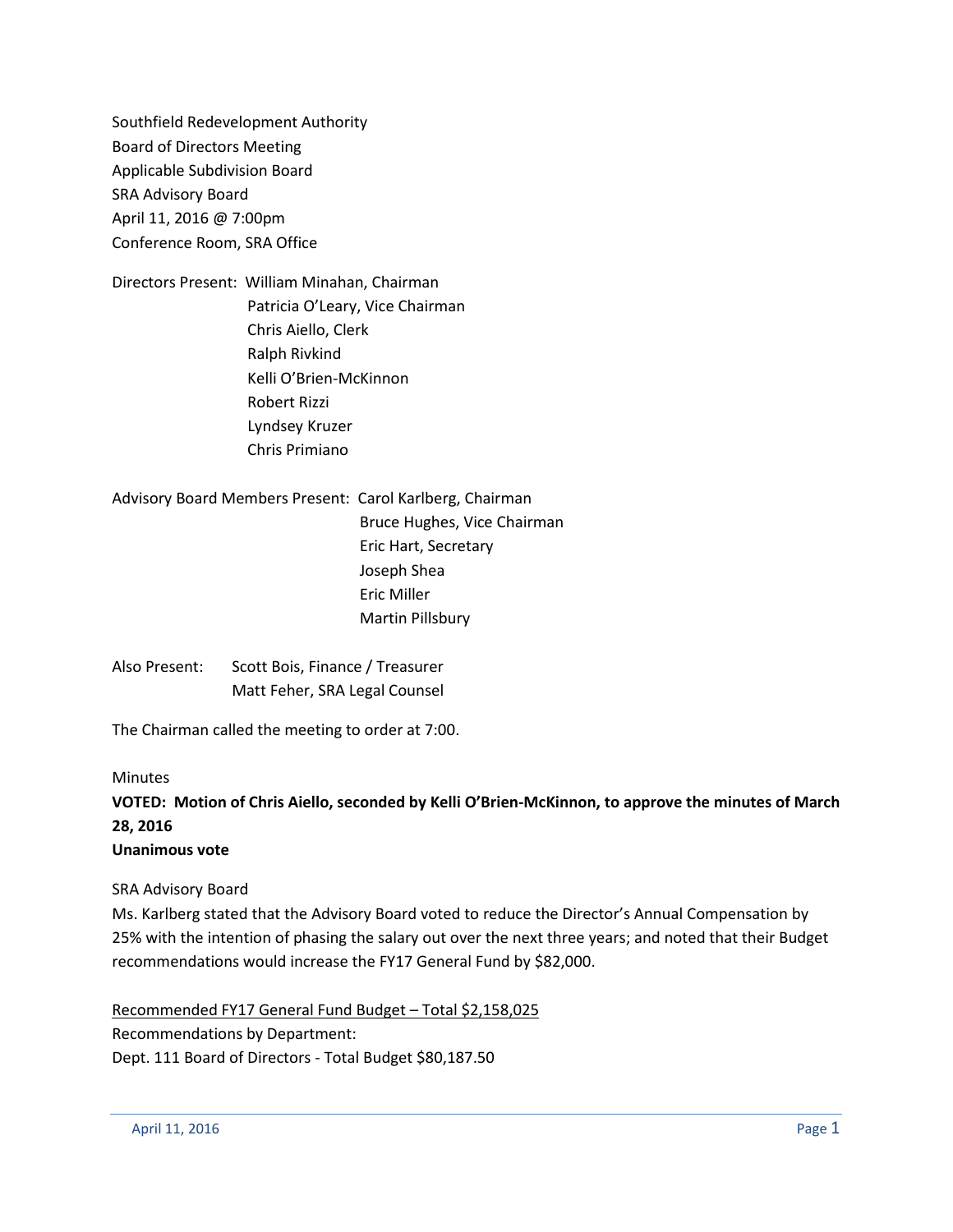Dept. 121 Administration – Total Budget \$131,100 Dept. 133 Finance – Total Budget \$166,000 Dept. 151 Legal – Total Budget \$200,000 Dept. 155 Information Systems – Total Budget \$50,000 Dept. 175 Planning – Total Budget \$232,600 Dept. 194 Pension, Benefits and Insurance – Total Budget \$178,825 Dept. 199 Maintenance of Buildings – Total Budget \$32,100 Dept. 410 Public Works – Total Budget \$20,400 Dept. 7 Debt – Total Budget \$1,066,812.50

Discussion ensued on FY17 Revenues, New Growth, District Tax Rate and available Free

Cash. Recommended Use of Free Cash for the FY17 General Fund Budget - \$390,000 Discussion ensued on the total projected units of water to be purchased in FY17. It was noted that the Town of Weymouth Water Agreement would expire on June 30, 2016. Recommended FY17 Enterprise Fund - Total Budget \$625,000 The Chairman informed the Advisory Board that the Directors would vote on the FY17 Budgets at their next meeting.

## Free Cash Appropriations

The Treasurer withdrew the Legal Budget request, to be resubmitted at the next meeting with an estimate of expenditures to the end of the fiscal year.

## TACAN Outfall Change Orders

Margaret Jacques, Gale Associates, Inc. reported an unforeseen work stoppage due to fractured ledge at the bottom of the ditch. The change order required extensive reinforcements in the ditch in order to support the weir structure in the TACAN Outfall, and prevent slippage in a 100 year storm. It was noted that the work was required by DEP; and that the change order nearly doubled the original bid price. Mr. Aiello made a motion to appropriate the sum of \$98K from Free Cash to fund the expenditures associated with Change Order #1 to SumCo Eco-Contracting - no second.

Mr. Rizzi made a motion for Gale Associates to re-write the scope of work and rebid the job, Ms. O'Leary seconded the motion. After much indecision from the Directors, Mr. Rizzi withdrew the motion. The Board agreed they would prefer to discuss the issue further with Mr. Young.

# **VOTED: Motion of Chris Aiello, seconded by Kelli O'Brien-McKinnon, to table the TACAN Outfall Change Orders to the next meeting**

**Unanimous vote**

Applicable Subdivision Board – ANR Plan – Corcoran Lots 1 & 2

Board Measure 16-013

**VOTED: Motion of Ralph Rivkind, seconded by Kelli O'Brien-McKinnon, that approval under the Subdivision Control Law is not required for the subdivision of land as shown on the Plan entitled**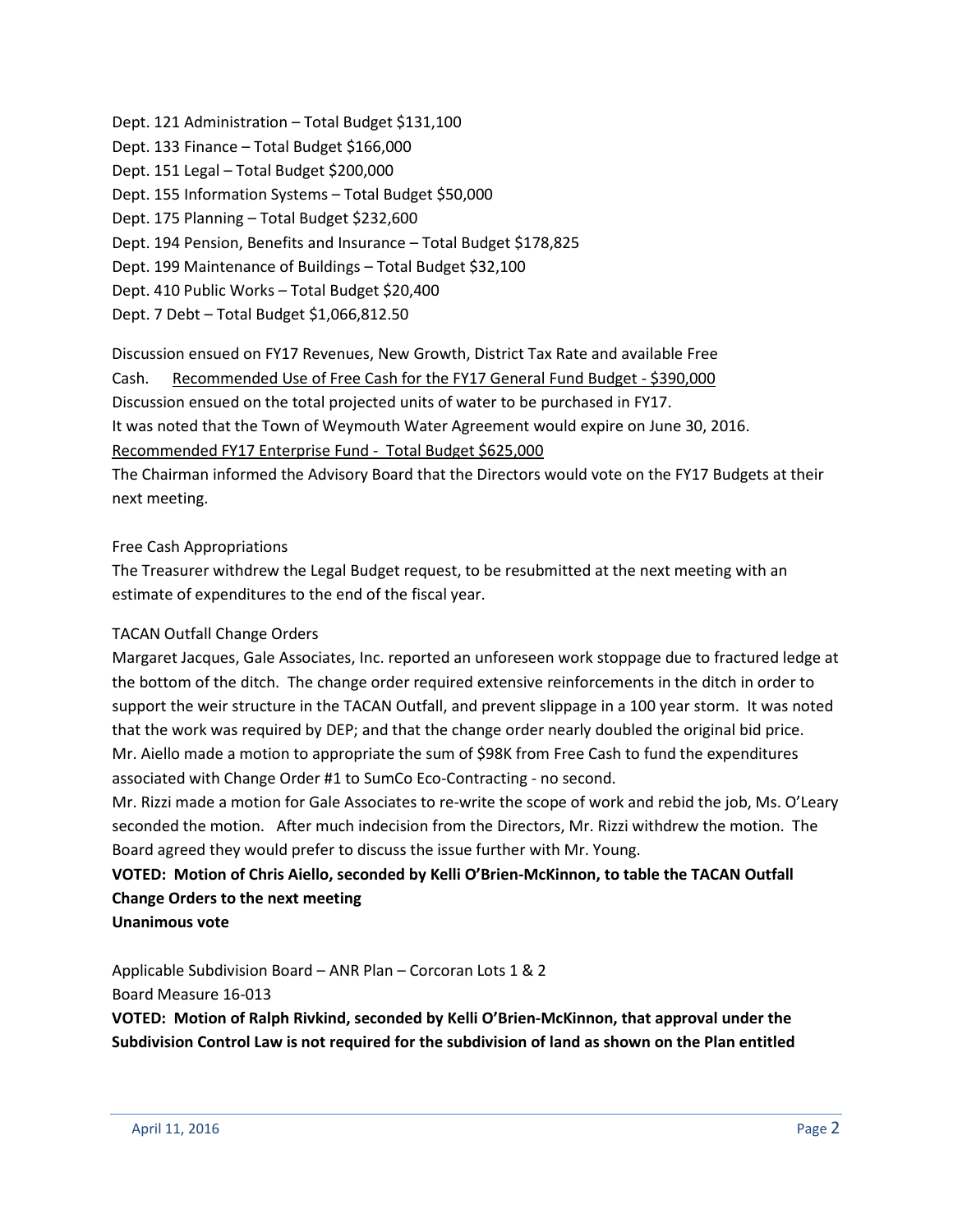## **'Approval-Not-Required-Plan – Lot 1 and Lot 2 to be acquired by John M. Corcoran & Co., LLC' dated March 24, 2016 Unanimous vote**

# MassDOT Parkway Extension Agreement

Mr. Feher reviewed the changes in the structure of Parkway Phase Two Financing (since passage of the new Legislation) set forth in the contract proposal received from MassDOT that would grant approximately \$6.7M for the construction of the Interim Parkway Connection project. MassDOT's proposed contract designated SRA as the awarding authority and shifted responsibility for all construction/remediation phase work to SRA. Mr. Feher cautioned the Board that SRA would be responsible for all project and financial risks above the grant amount; and that construction and other costs may be underestimated or unknown. Certain non-participating costs, such as water and utilities, were still to be determined.

SRA would also have to contract for engineering construction phase services. Barletta Heavy Division was preparing a construction cost estimate in accordance with their existing contract with SRA, and with MassDOT's final plans and specifications. The Board was informed that VHB estimated total project costs at approximately \$8.5M.

Mr. Barry stated LStar submitted a letter to MassDOT confirming their commitment to pay for nonparticipating costs; that he advocated signing MassDOT agreement because the \$6.7M Grant was sufficient and only available for a limited time; and that a Parkway ground breaking event was planned for the first week in May.

Discussion ensued on the need for an LStar agreement to take responsibility for all cost overruns. Mr. Barry stated LStar would take over cost overruns only if they can take over control of the project. The Board agreed they would not approve the MassDOT Agreement without receiving hard construction cost numbers from Barletta, and without entering into an agreement with LStar to shift all project risk to the Master Developer. Mr. Minahan, Mr. Rivkind, Ms. Kruzer would consider approval of LStar's proposed agreement after it was reviewed by Mr. Feher.

### Board Measure 16-014

**VOTED: Motion of Chris Aiello, seconded by Lyndsey Kruzer, to approve the terms and conditions of the Parkway Extension Project Contract between the Authority and MassDOT as presented; and to authorize the Chairman to execute said Contract and the related Authorized Signatory Forms, contingent upon entering into an agreement with LStar to undertake responsibility for construction of the Interim Parkway Connection (as defined in the Southfield Parkway Phase Two Financing Agreement dated as of December 30, 2014), with SRA not liable for any project costs above the amount of the grant received from MassDOT Unanimous vote**

### Status Reports

The Chairman noted Mr. Primiano had signed up to join the Master Plan and Agreement workgroups.